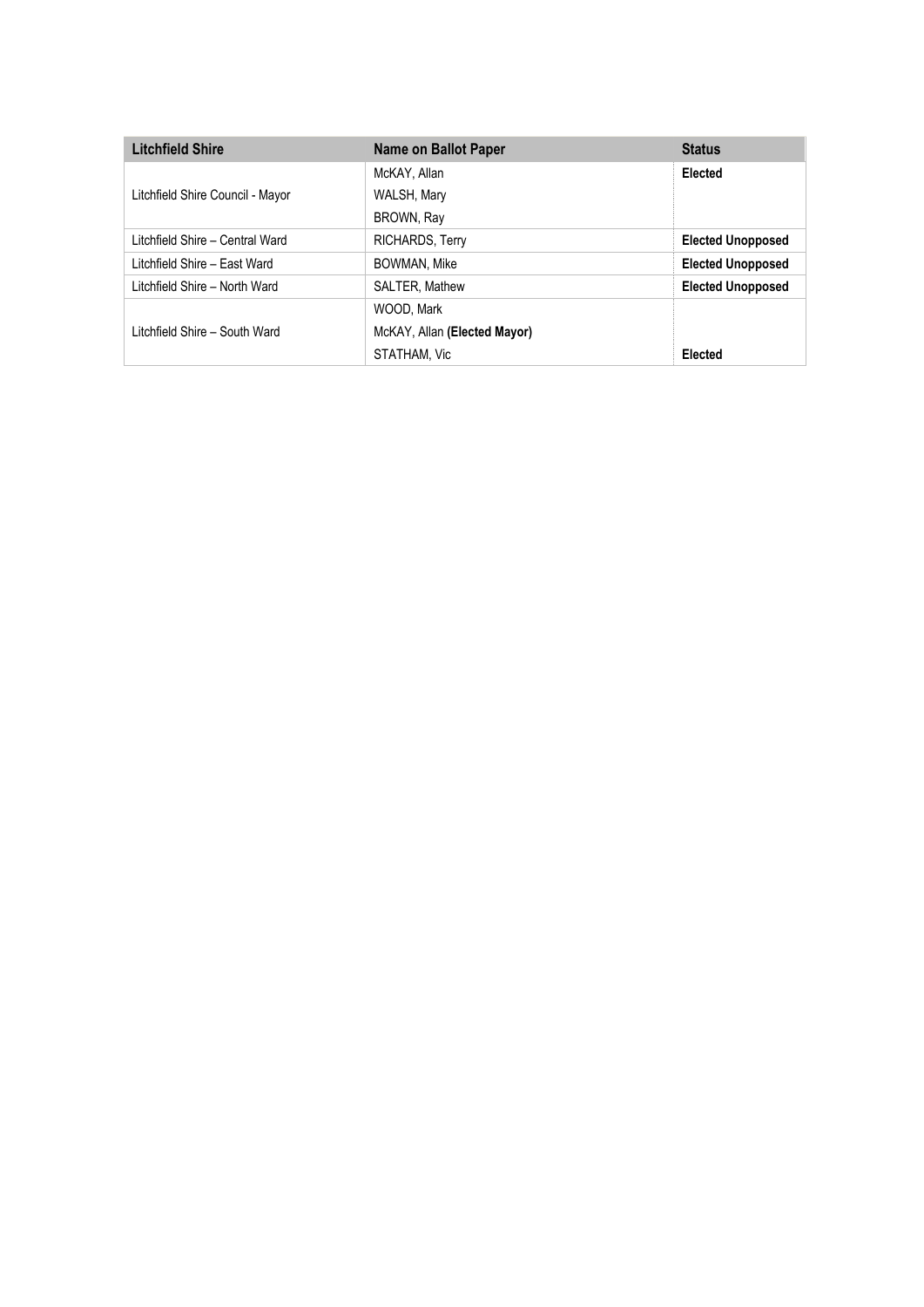|                 | <b>STATEMENT OF RESULT</b>                            |                       |                                                |
|-----------------|-------------------------------------------------------|-----------------------|------------------------------------------------|
|                 | <b>2012 NT Council Elections</b>                      |                       |                                                |
|                 | <b>LITCHFIELD COUNCIL</b><br><b>Election of Mayor</b> |                       |                                                |
| Enrolment:      | 11046                                                 |                       |                                                |
| Formal Votes:   | 7883                                                  |                       |                                                |
| Informal Votes: | 459                                                   |                       |                                                |
| Voter Turnout:  | 8342 (75.5% of the total enrolment)                   |                       |                                                |
| Quota:          | 3942                                                  |                       |                                                |
| <b>Elected</b>  | <b>Candidate Name</b>                                 | <b>1st Pref Votes</b> | <b>Votes at Election or</b><br>after exclusion |
| Elected         | McKAY, Allan                                          | 2912                  | 4580                                           |
|                 | WALSHE, Mary                                          | 2406                  | 2406                                           |
|                 | BROWN, Ray                                            | 2565                  |                                                |

| <b>2012 NT Council Elections</b><br><b>LITCHFIELD COUNCIL</b><br><b>Election of Mayor</b> |                                         |                 |                |        |                              |              |  |  |  |  |
|-------------------------------------------------------------------------------------------|-----------------------------------------|-----------------|----------------|--------|------------------------------|--------------|--|--|--|--|
| Electors on roll:                                                                         | 11046                                   |                 |                |        |                              |              |  |  |  |  |
|                                                                                           | 1st Preference Votes for each Candidate |                 |                |        | <b>Ballot Papers Counted</b> |              |  |  |  |  |
| <b>Polling Place/</b><br><b>Declaration Type</b>                                          | McKAY,<br>Allan                         | WALSHE,<br>Mary | BROWN,<br>Ray  | Formal | Informal                     | <b>Total</b> |  |  |  |  |
| <b>Bees Creek</b>                                                                         | 402                                     | 261             | 326            | 989    | 59                           | 1048         |  |  |  |  |
|                                                                                           | 63                                      | 75              | 70             | 208    | 19                           | 227          |  |  |  |  |
| Berrimah (Litchfield)<br><b>Berry Springs</b>                                             | 287                                     | 151             | 248            | 686    | 29                           | 715          |  |  |  |  |
| Howard Springs (Litchfield Central)                                                       | 121                                     | 126             | 166            | 413    | 28                           | 441          |  |  |  |  |
| Howard Springs (Litchfield North)                                                         | 422                                     | 408             | 377            | 1207   | 69                           | 1276         |  |  |  |  |
| Humpty Doo (Litchfield East)                                                              | 536                                     | 363             | 433            | 1332   | 63                           | 1395         |  |  |  |  |
| Humpty Doo (Litchfield South)                                                             | 424                                     | 336             | 341            | 1101   | 95                           | 1196         |  |  |  |  |
| <b>Static Polling Places</b>                                                              | 2255                                    | 1720            | 1961           | 5936   | 362                          | 6298         |  |  |  |  |
| Mobile Polling (Mobile Group 14)                                                          | $\mathbf{2}$                            | 10              | $\mathfrak{p}$ | 14     | 0                            | 14           |  |  |  |  |
| <b>Early Voting</b>                                                                       | 231                                     | 283             | 245            | 759    | 28                           | 787          |  |  |  |  |
| Postal                                                                                    | 62                                      | 72              | 75             | 209    | 9                            | 218          |  |  |  |  |
| Absent                                                                                    | 346                                     | 304             | 265            | 915    | 58                           | 973          |  |  |  |  |
| Reg 22 (c&d)                                                                              | 16                                      | 17              | 17             | 50     | $\overline{2}$               | 52           |  |  |  |  |
| <b>Total Ballot Papers Counted</b>                                                        | 2912                                    | 2406            | 2565           | 7883   | 459                          | 8342         |  |  |  |  |
| $\%$<br>$\sim$                                                                            | 36.9                                    | 30.5            | 32.5           | 94.5   | 5.5                          |              |  |  |  |  |

**Ballot papers counted as** 

**a % of enrolment = 75.5%**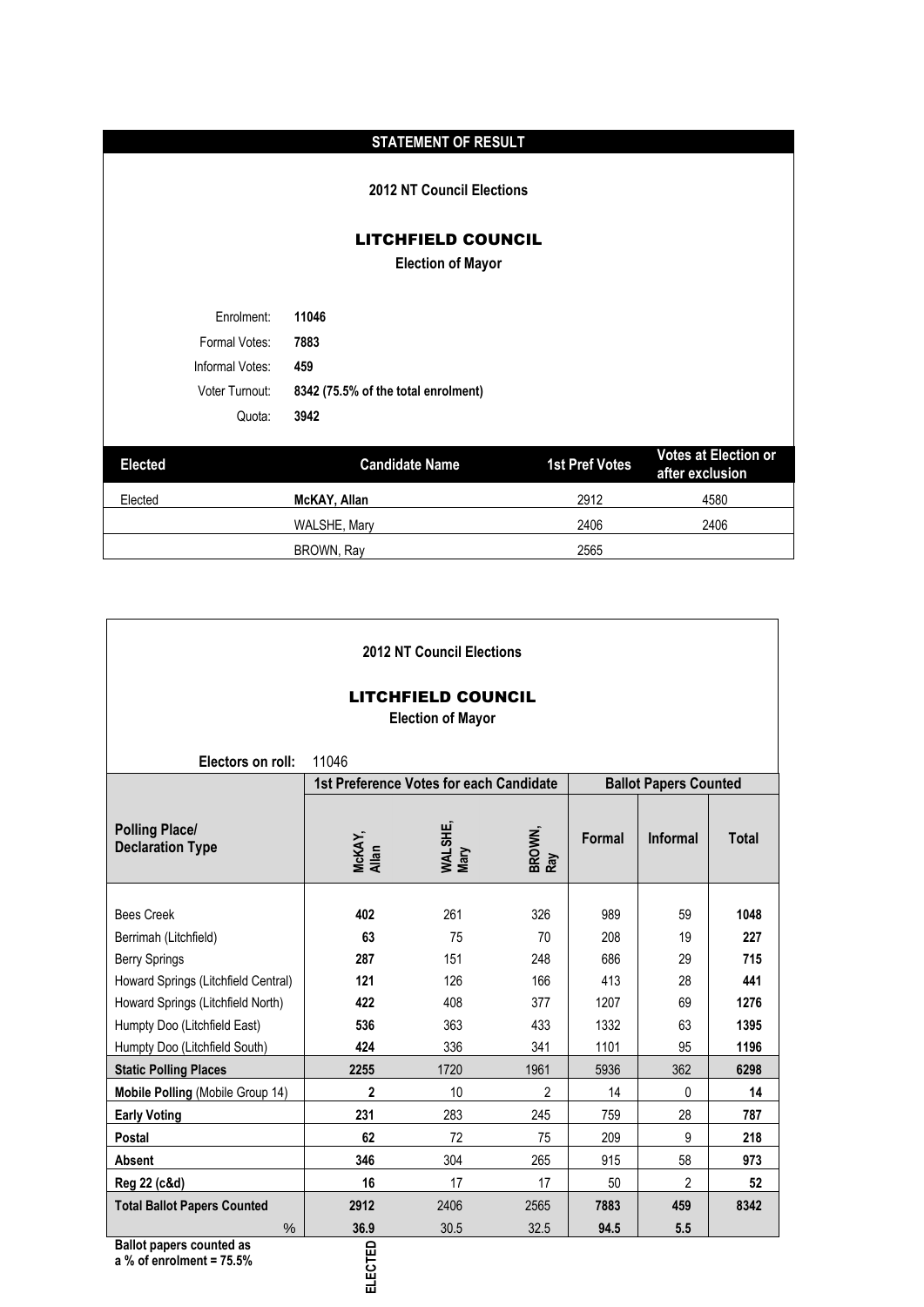|                    |                                                                      | $-11 = 3942$<br>7883 | $1 + 1$                          |                                              |                        | Remarks                                  | Walshe to be excluded | Walshe excluded     | McKay elected |                  |                 |   |  |  |       |      |
|--------------------|----------------------------------------------------------------------|----------------------|----------------------------------|----------------------------------------------|------------------------|------------------------------------------|-----------------------|---------------------|---------------|------------------|-----------------|---|--|--|-------|------|
|                    |                                                                      |                      | QUOTA:                           |                                              |                        | Total votes<br>counted                   | 7883                  | 7883                | 7883          |                  |                 |   |  |  |       |      |
|                    |                                                                      |                      |                                  | TABLE 2: DISTRIBUTION OF THE EFFECTIVE VOTES | Votes lost through     | remainder<br>fractional                  |                       |                     |               |                  |                 |   |  |  |       |      |
|                    |                                                                      |                      |                                  |                                              |                        | Brown                                    | 2565                  | 2565<br>738         | 3303          |                  |                 |   |  |  |       |      |
|                    |                                                                      |                      |                                  |                                              |                        |                                          |                       |                     | Walshe        | 2406             | $-2406$<br>2406 |   |  |  |       |      |
| LITCHFIELD COUNCIL |                                                                      |                      |                                  |                                              |                        |                                          |                       |                     |               | TO BE ELECTED: 1 |                 |   |  |  | McKay | 2912 |
|                    |                                                                      |                      |                                  |                                              |                        |                                          |                       |                     |               | 2.               |                 | 2 |  |  |       |      |
|                    |                                                                      |                      |                                  |                                              | Votes                  | Transfer transferred Count<br>to Table 2 | 7883                  | 2406                |               |                  |                 |   |  |  |       |      |
|                    |                                                                      |                      |                                  |                                              |                        |                                          | TION OF TRANSFERS     |                     | value         |                  |                 |   |  |  |       |      |
|                    | Determination of Quota and Distribution of Preferences (if required) |                      |                                  |                                              |                        |                                          | ballot<br>Total       | counted<br>papers   | 7883          | 2406             |                 |   |  |  |       |      |
|                    |                                                                      |                      |                                  |                                              |                        | Brown                                    | 2565                  | 738                 |               |                  |                 |   |  |  |       |      |
|                    |                                                                      |                      |                                  |                                              |                        | Walshe                                   | 2406                  | Excluded            |               |                  |                 |   |  |  |       |      |
|                    |                                                                      |                      |                                  |                                              |                        | McKay                                    | 2912                  | 1668                |               |                  |                 |   |  |  |       |      |
|                    | Election of Mayor                                                    |                      | TOTAL FORMAL BALLOT PAPERS: 7883 | TABLE 1: COUNT OF PREFERENCES AND CALCULA    | Description<br>of next | preference<br>available                  | preferences<br>15t    | NAP after<br>Walshe |               |                  |                 |   |  |  |       |      |
|                    |                                                                      |                      |                                  |                                              |                        | Count<br>,<br>2                          |                       | 2                   | 3             |                  |                 |   |  |  |       |      |

**NOTIONAL TWO CANDIDATE PREFERRED OUTCOME (if required)**<br>Not required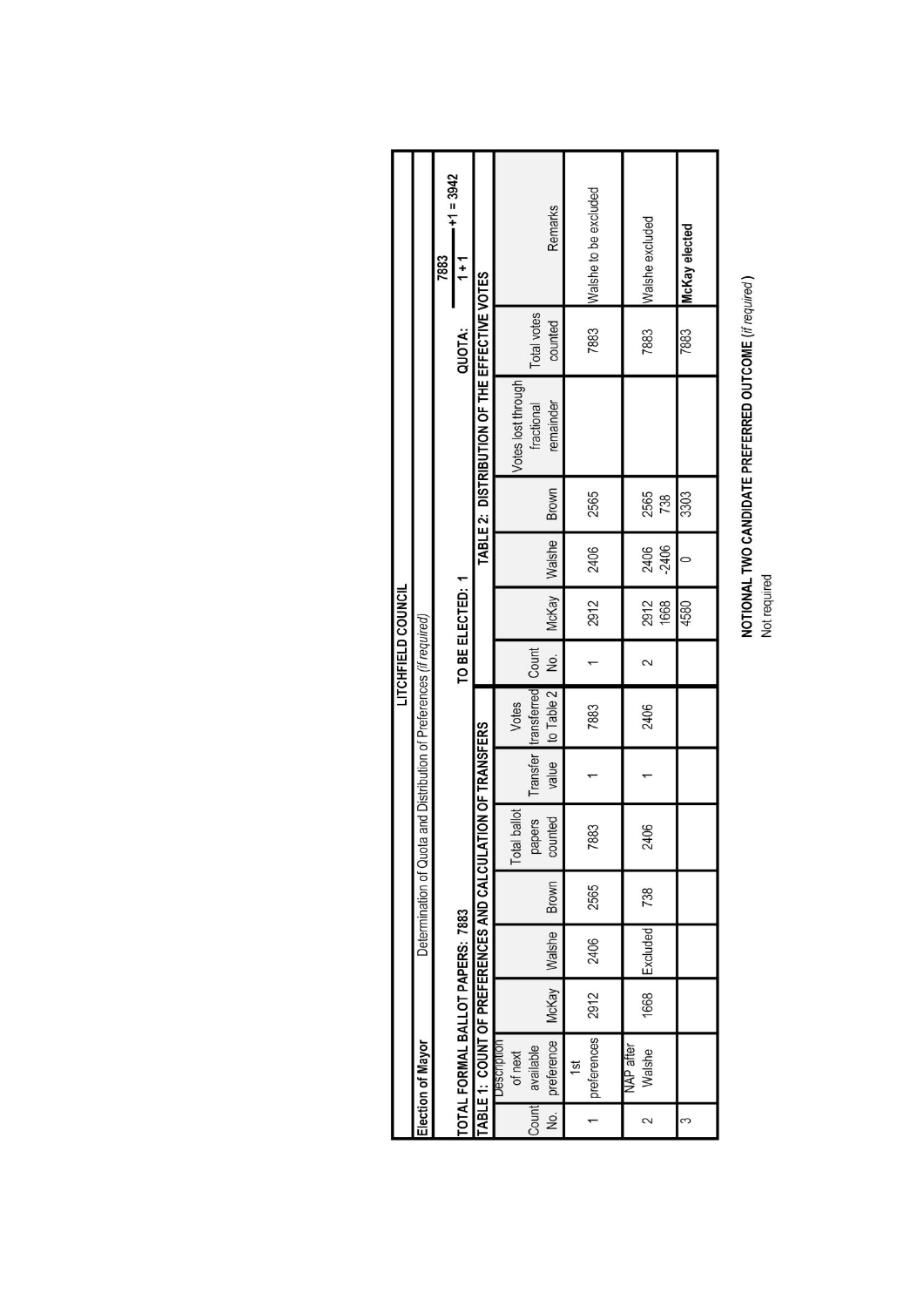## **STATEMENT OF RESULT**

**2012 NT Council Elections**

LITCHFIELD COUNCIL

**SOUTH WARD - Election of 1 Councillor**

| Enrolment:      | 3159                                |
|-----------------|-------------------------------------|
| Formal Votes:   | 2271                                |
| Informal Votes: | 182                                 |
| Voter Turnout:  | 2453 (77.7% of the total enrolment) |
| Quota:          | 1136                                |

| <b>Elected</b> | <b>Candidate Name</b>                  | <b>1st Pref Votes</b> | Votes at Election or<br>after exclusion |
|----------------|----------------------------------------|-----------------------|-----------------------------------------|
|                | WOOD, Mark                             | 250                   |                                         |
|                | McKAY, Allan (Excluded, elected Mayor) | 1454                  | 1454                                    |
| Elected        | <b>STATHAM. Vic</b>                    | 567                   | 1293                                    |

|                                                               |                                         | 2012 NT Council Elections |                         |        |                              |              |  |  |  |  |  |  |
|---------------------------------------------------------------|-----------------------------------------|---------------------------|-------------------------|--------|------------------------------|--------------|--|--|--|--|--|--|
| <b>LITCHFIELD COUNCIL</b>                                     |                                         |                           |                         |        |                              |              |  |  |  |  |  |  |
| <b>SOUTH WARD - Election of 1 Councillor</b>                  |                                         |                           |                         |        |                              |              |  |  |  |  |  |  |
|                                                               |                                         |                           |                         |        |                              |              |  |  |  |  |  |  |
| Electors on roll:                                             | 3159                                    |                           |                         |        |                              |              |  |  |  |  |  |  |
|                                                               | 1st Preference Votes for each Candidate |                           |                         |        | <b>Ballot Papers Counted</b> |              |  |  |  |  |  |  |
| <b>Polling Place/</b><br><b>Declaration Type</b>              | WOOD,<br>Mark                           | McKAY,<br>Allan           | <b>STATHAM,<br/>Vic</b> | Formal | <b>Informal</b>              | <b>Total</b> |  |  |  |  |  |  |
|                                                               |                                         |                           |                         |        |                              |              |  |  |  |  |  |  |
| <b>Berry Springs</b>                                          | 60                                      | 432                       | 188                     | 680    | 34                           | 714          |  |  |  |  |  |  |
| Humpty Doo (Litchfield South)                                 | 122                                     | 699                       | 257                     | 1078   | 109                          | 1187         |  |  |  |  |  |  |
| <b>Static Polling Places</b>                                  | 182                                     | 1131                      | 445                     | 1758   | 143                          | 1901         |  |  |  |  |  |  |
| <b>Mobile Polling (Mobile</b><br>Group 14)                    | $\mathbf{0}$                            | 5                         | 9                       | 14     | 0                            | 14           |  |  |  |  |  |  |
| <b>Early Voting</b>                                           | 26                                      | 161                       | 46                      | 233    | 16                           | 249          |  |  |  |  |  |  |
| Postal                                                        | 9                                       | 29                        | 24                      | 62     | 5                            | 67           |  |  |  |  |  |  |
| Absent                                                        | 32                                      | 122                       | 40                      | 194    | 18                           | 212          |  |  |  |  |  |  |
| Reg 22 (c&d)                                                  | $\overline{1}$                          | 6                         | 3                       | 10     | $\mathbf{0}$                 | 10           |  |  |  |  |  |  |
| <b>Ballot Papers Counted</b>                                  | 250                                     | 1454                      | 567                     | 2271   | 182                          | 2453         |  |  |  |  |  |  |
| $\%$                                                          | 11.0                                    | 64.0                      | 25.0                    | 92.6   | 7.4                          |              |  |  |  |  |  |  |
| <b>Ballot papers counted as</b><br>a % of enrolment = $77.7%$ |                                         | ted Mayor                 | ELECTED                 |        |                              |              |  |  |  |  |  |  |

Ï